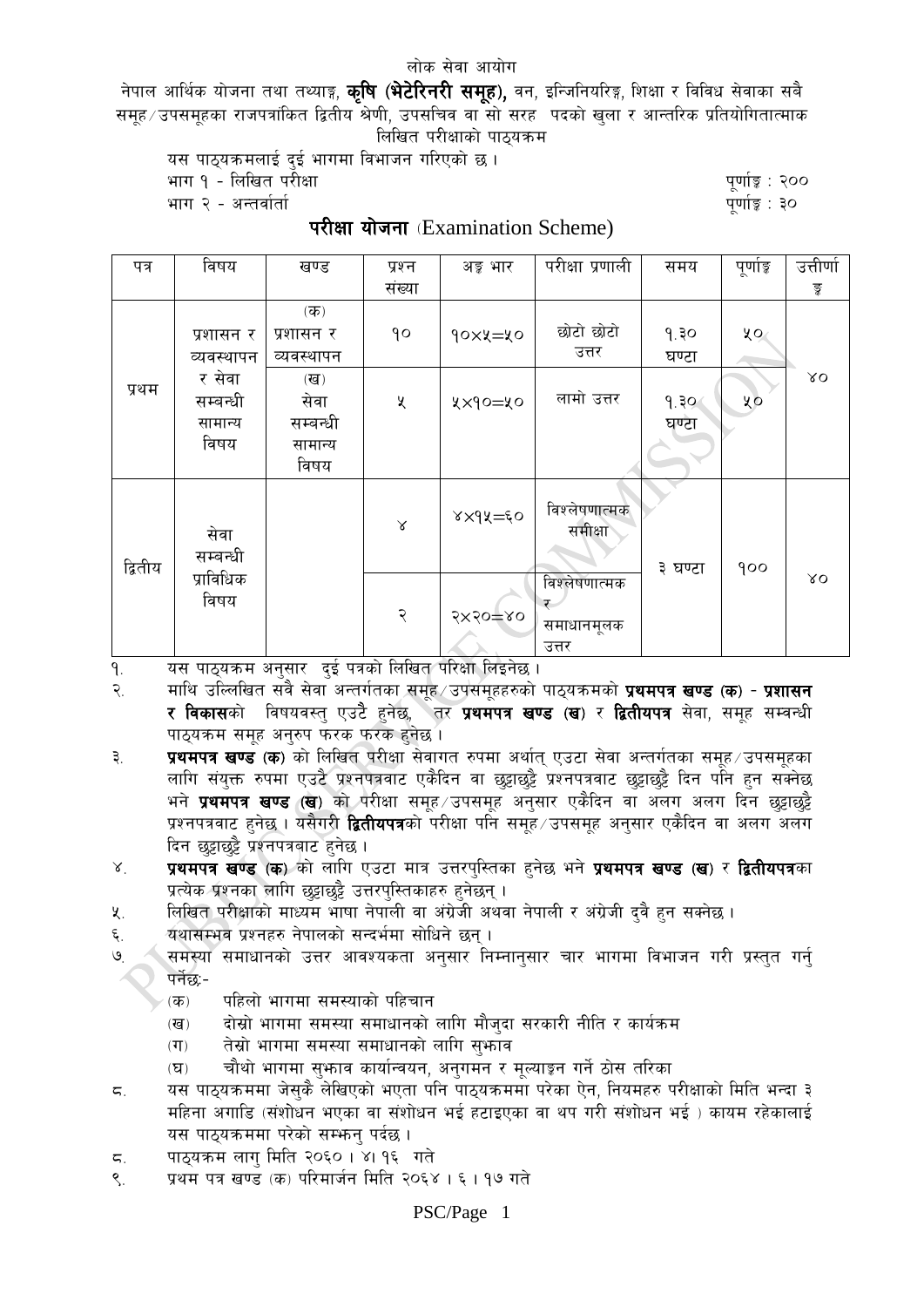नेपाल आर्थिक योजना तथा तथ्याङ्ग, **कृषि (भेटेरिनरी समूह),** वन, इन्जिनियरिङ्ग, शिक्षा र विविध सेवाका सबै समह ∕ उपसमहका राजपत्रांकित द्वितीय श्रेणी, उपसचिव वा सो सरह पदको खला र आन्तरिक प्रतियोगितात्माक लिखित परीक्षाको पाठयक्रम

# प्रथमपत्र खण्ड (क) प्रशासन र व्यवस्थापन

## अङ्क $-$  ५०

- ۹. राज्य र सरकार
	- व्यवस्थापिका, कार्यपालिका र न्यायपालिका बीचको अन्तरसम्बन्ध  $9.9$
	- सार्वजनिक नीति तर्जुमा, कार्यान्वयन, अनुगमन र मुल्यांकन  $9.3$
	- $9.3$ विद्यमान नेपालको संविधान
- सार्वजनिक प्रशासन  $\widetilde{\mathcal{R}}$ 
	- २.१ सार्वजनिक प्रशासनको अवधारणा
	- २.२ कर्मचारी प्रशासनका आधारभुत पक्षहरु
	- २.३ आर्थिक प्रशासन- बजेट तर्जुमा, कार्यान्वयन, अनुगमन र मूल्यांकन
- ३. व्यवस्थापन
	- ३.१ व्यवस्थापनको अवधारणा
	- ३.२ व्यवस्थापनमा नेतृत्व, उत्प्रेरणा, नियन्त्रण र समन्वयको महत्व
	- ३.३ व्यवस्थापन सचना प्रणाली
- विकासका आयामहरु  $X_{-}$ 
	- ४.१ विकास प्रशासनको अवधारणा
	- ४.२ विकासमा जनसहभागिता
	- ४.३ आवधिक योजना
	- ४.४ दिगो विकास
	- ४.५ विकेन्द्रीकरण
	- ४.६ गरीबी निवारण
	- ४.७ सशासन
	- ४.८ विकासमा गैरसरकारी संस्थाको भूमिका
	- ४.९ जनसंख्या र बसाँईसराई
- $\lambda$ . लोकतन्त्र र मानव अधिकार
	- लोकतन्त्र र समावेशीकरण  $9 \times$
	- कानुनी राज्य ५.२
	- मानव अधिकार  $4.3$
	- लैंगिक सवाल (Gender Issues)  $X^{\prime}$
	- ्रआरक्षण र सकारात्मक विभेद  $4.4$
	- प्रतिनिधित्वको सिद्धान्त र समान्पातिक प्रतिनिधित्व  $4.5$
- नेपाली समाज र यस्को बनोट
	- नेपालका विविध जात जाति / वर्ग / समुदायहरुको सामाजिक, आर्थिक, सांस्कृतिक र  $5.9$ धार्मिक अवस्था र रहनसहन
	- आदिवासी, जनजाती, मधेशी, दलित, अपाङ्ग र महिलाहरुको वर्तमान अवस्था, ६.२ उत्थानका प्रयासहरु, समस्या, समाधान र सम्भावनाहरु

# ऽ समाप्त ऽ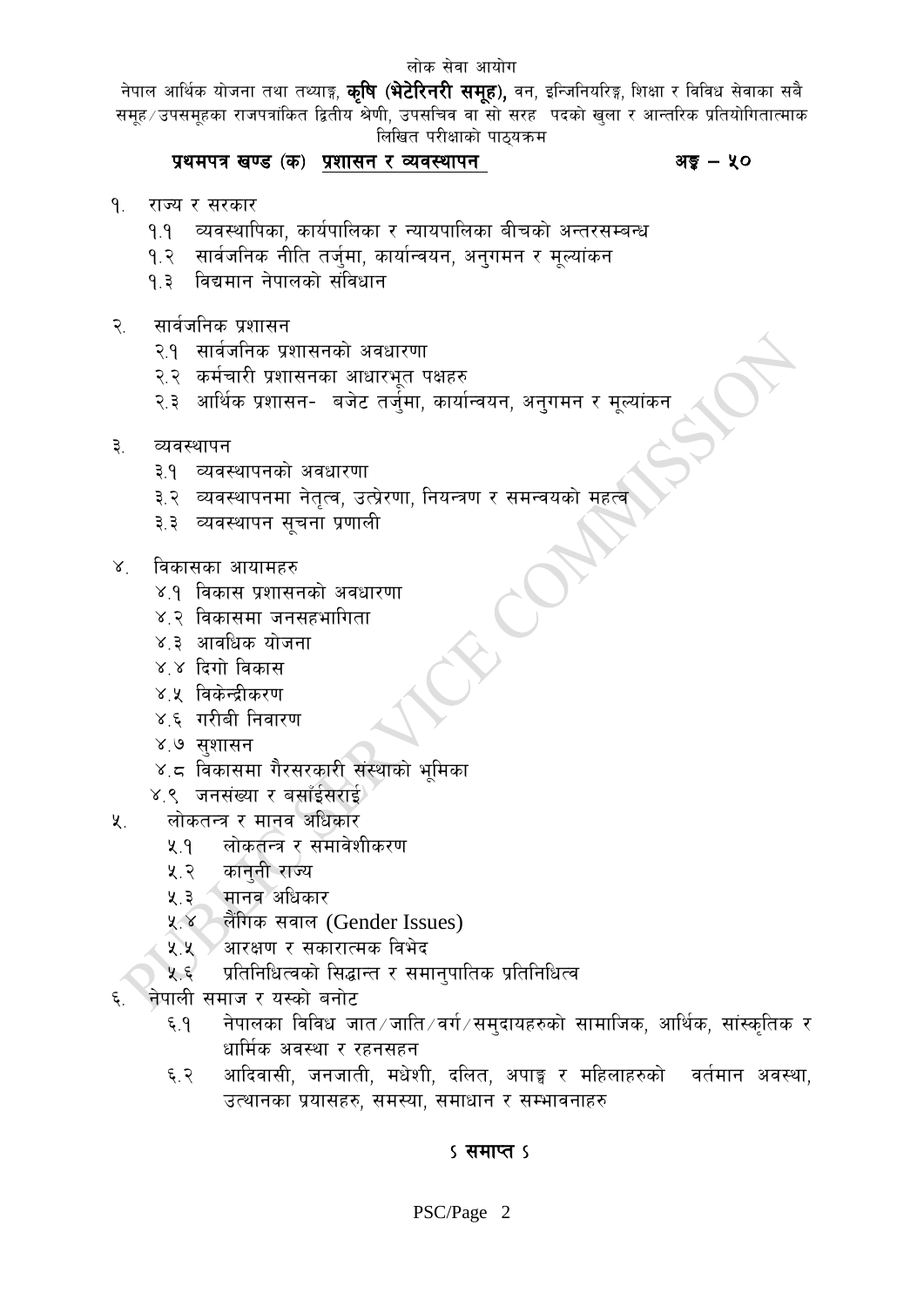नेपाल आर्थिक योजना तथा तथ्याङ्ग, **कृषि (भेटेरिनरी समूह),** वन, इन्जिनियरिङ्ग, शिक्षा र विविध सेवाका सबै समूह ∕ उपसमूहका राजपत्रांकित द्वितीय श्रेणी, उपसचिव वा सो सरह पदको खुला र आन्तरिक प्रतियोगितात्माक लिखित परीक्षाको पाठयक्रम

#### प्रथमपत्र खण्ड (ख)- सेवा संम्वन्धी सामान्य विषय अंङ्र:- ५०

# १.सेवासंग सम्वन्धित ऐन र नियमहरु

- निजामती सेवा ऐन, २०४९ र निजामती सेवा नियमावली, २०५०  $9.9$
- नेपाल कृषि सेवा (गठन, समूह तथा श्रेणी विभाजन र नियूक्ति) नियमहरु २०५१ 9. $\tilde{z}$
- पश स्वास्थ्य तथा पश सेवा ऐन, २०५५ र पश स्वास्थ्य तथा पश सेवा  $5.9$ नियमावली.२०५६
- पशु वधशाला र मासु जांच ऐन, २<mark>०५५ र</mark> पशु वधशाला र मासु जांच  $9.8$ नियमावली,२०५७\_
- नेपाल पश् चिकित्सा परिषद ऐन,२०५५ र नेपाल पश् चिकित्सा परिषद  $9.8$ नियमावली.२०५७
- औषधि ऐन,२०३५ औषधि स्तर नियमावली र औषधि दर्ता नियमावली,२०३८का  $9.5$ पश सेवा ⁄पश स्वास्थ्यसंग सम्वन्धित विषयहरु
- खाद्य ऐन,२०२३ र खाद्य नियमावली,२०२७ अन्तर्गत पशुजन्य उत्पादनसंग  $9.9$ सम्वन्धित प्रावधान तथा व्यवस्थाहरु
- दाना पदार्थ ऐन,२०३३ र दाना पदार्थ नियमावली, २०४१ 9. $5$
- पशुपंक्षी, पशुपंक्षीजन्य उत्पादन, पशुपंक्षी उत्पादन सामग्री सम्वन्धी निर्धारित  $9.8$ राष्टिय गणस्तर र सो को नियमन सम्बन्धी व्यवस्था
- स्थानीय स्वायत्त शासन ऐन, २०५५ अन्तर्गत पशु सेवासंग सम्वन्धित प्रावधान तथा  $9.90$ व्यवस्थाहरु
- सहकारी ऐन, २०४८ र सहकारी नियमावली, २०४९  $9.99$

# २ दीर्घकालिन योजना तथा नीतिहरु

- दीर्घकालिनकृषि योजनामा उल्लिखीत पशु स्वास्थ्य तथा पशु सेवा सम्वन्धी नीति,  $9.9$ अवधारणा तथा प्रावधानहरु
- आवधिक योजनामा पशु स्वास्थ्य / पशु सेवा सम्वन्धी नीति,कार्यनीति तथा २.२ कार्यक्रमहरु
- पश सेवा / पश स्वास्थ्य क्षेत्रमा ऋण लगानी र विमा सम्बन्धी व्यवस्था २.३

# ऽ समाप्त ऽ